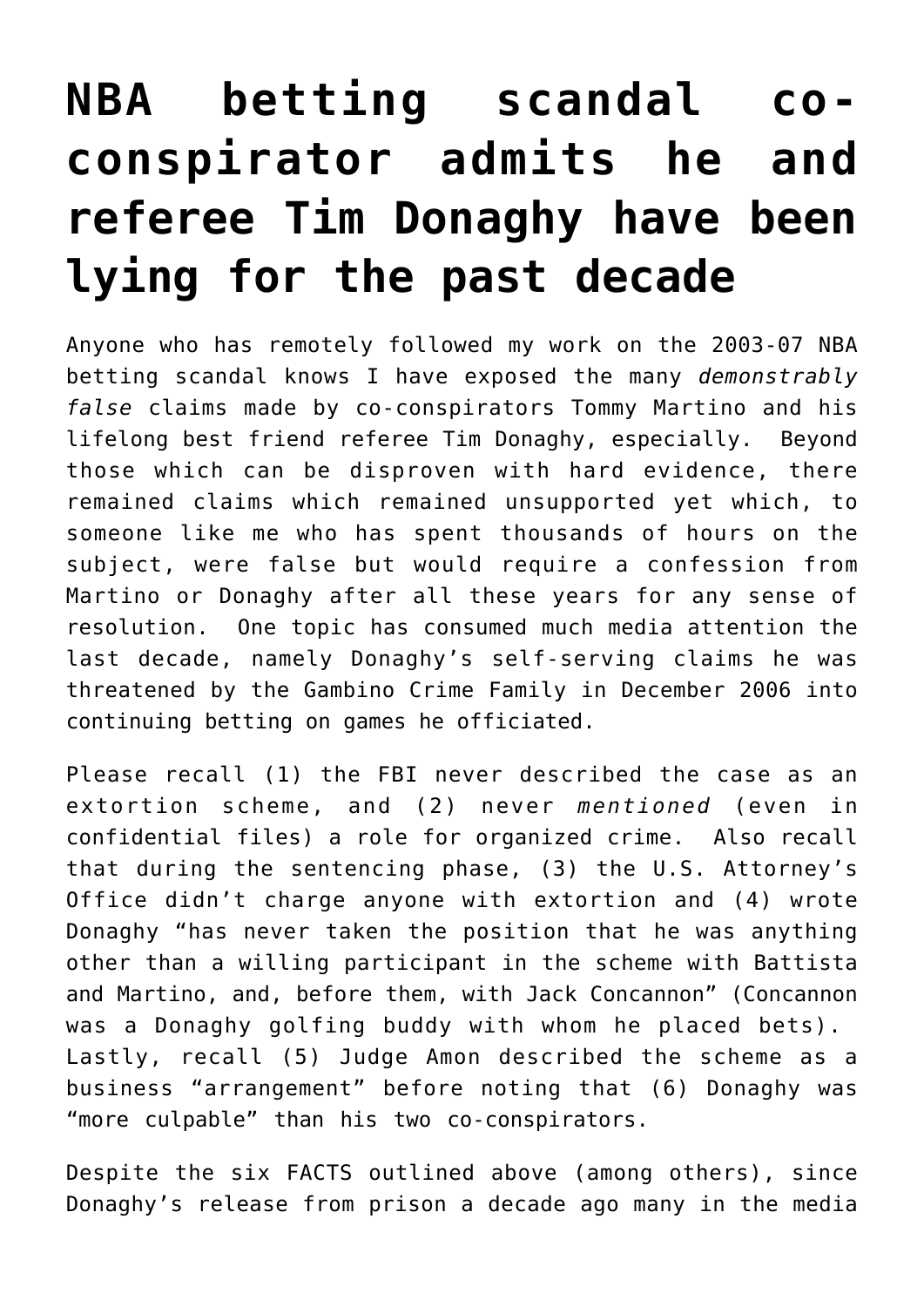and some in the academy (see e.g., [here](https://youtu.be/oOjPbBlH6vQ) and [here](https://www1.villanova.edu/university/law/faculty-scholarship/faculty-highlights/archived-faculty-highlights.html#_content_university_law_faculty-scholarship_faculty-highlights_archived-faculty-highlights_pagecontent_collapsecontent_v2_c_1109632047_Collapse)) have permitted (and have often *assisted*) Donaghy in promulgating his claims (1) "the mob" – in the form of Martino and his buddy, pro gambler Jimmy Battista (2) threatened him in December 2006 (through April 2007). I have debunked Donaghy's absurd self-serving organized crime assertions on multiple occasions, just as I have illustrated (with overwhelming evidence) he lied/is lying about (1) wanting to stop betting on his games in 2006 and (2) only continued betting because of threats (generally, let alone from organized crime, specifically).

Donaghy's primary tale is that when he and Martino met with Battista at the Philadelphia International Airport Marriott on December 12, 2006, he momentarily found himself alone with Battista at which point Battista threatened Donaghy and his family. Martino, when asked about this in public appearances (just as he did when cooperating with the FBI), has stuck to something like the following: "I never heard Battista threaten Donaghy. Donaghy says he was threatened, but that never happened when I was around." Martino's version of events allowed Donaghy's damning claims to persist, of course, thrilling the former referee and outraging the former pro gambler.

In a recent Whistleblower podcast [episode](https://podcasts.apple.com/us/podcast/timmy-and-tommy/id1527436649?i=1000490758857), Martino tells producer [Tim Livingston](https://twitter.com/timlikessports) that Battista has been railing against Martino and Donaghy ever since Donaghy took to the media following his prison sentence: "The guy argued with me and Tim for years after we got out of jail that we were lying and Battista was telling the truth." Also in the "formal" interview Livingston conducted with Martino, Martino offered his scripted storyline about the issue at hand. Importantly, however, there are more casual moments with Martino where he offers different insights on the same topics. Indeed, a tired and hazy Martino confesses (during a relaxed conversation in a 4am car ride to the airport) what many informed persons knew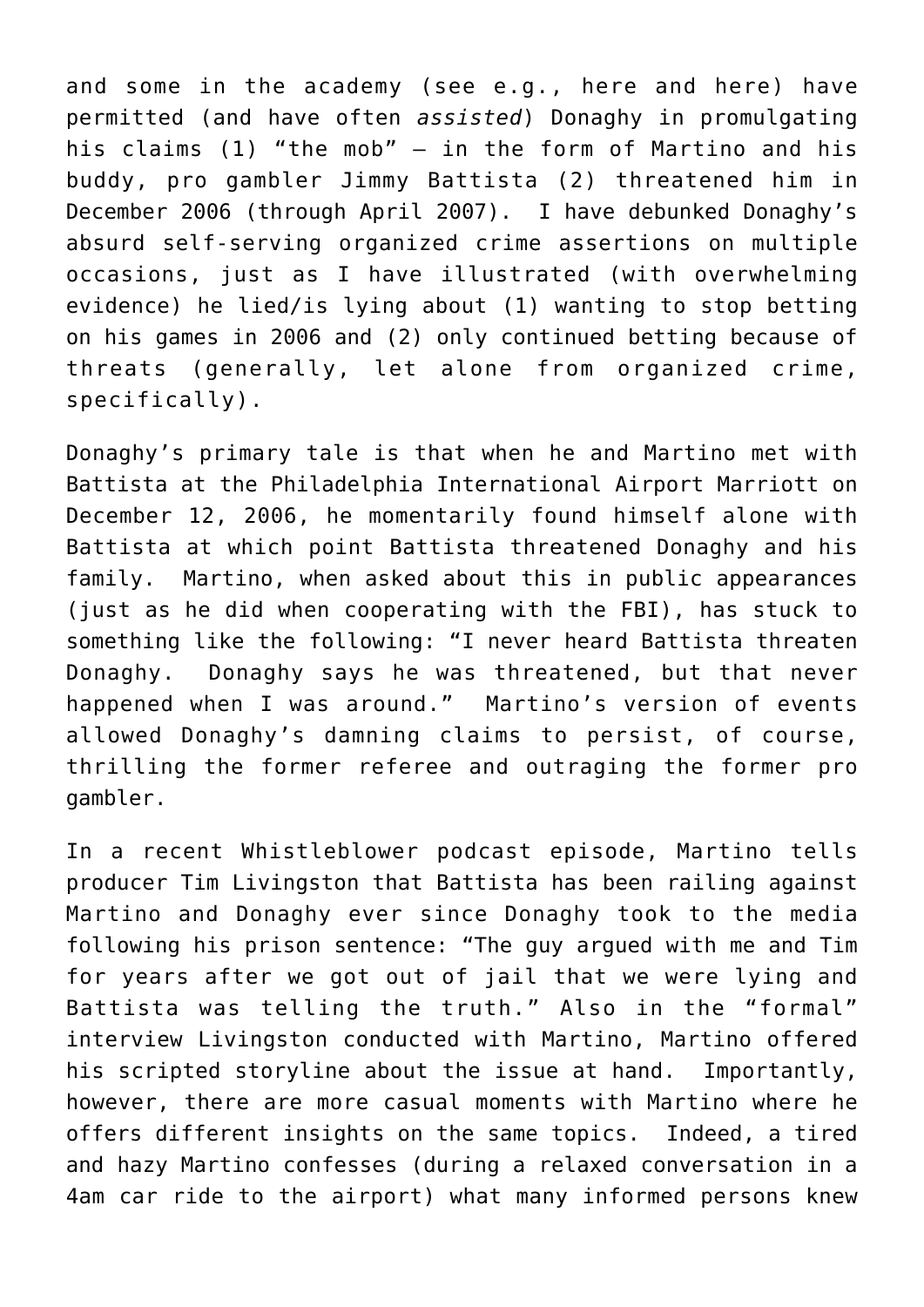the last decade: Battista was just to be outraged at Donaghy and especially at his former pal all these years. Martino on his lifelong best friend Tim Donaghy:

*He fabricates (stuff? inaudible). Like the amount of money he got and shit…He's gotta stick by it. It's what he told the feds. He doesn't want to look like a liar…The big lying point was that Donaghy was threatened by Battista. The fact of the matter is, he wasn't. But, Tim asked me to back him up, ya know? So I always have to say 'I never threatened him but I don't know what happened with Timmy and Battista when I wasn't around' – but I was never not around. Tim will be pissed if he heard that.*

I put together a tidy [audio clip of Martino's startling](https://youtu.be/WJwcIN-Q51o) [admissions](https://youtu.be/WJwcIN-Q51o) (taken respectively from Episodes [2](https://podcasts.apple.com/us/podcast/out-of-bounds/id1527436649?i=1000489927931) and [3](https://podcasts.apple.com/us/podcast/timmy-and-tommy/id1527436649?i=1000490758857)).

As I have said for the past decade-plus, it was always clear what transpired in December 2006 but, short of a confession from Martino or Donaghy, there was no means of resolution. Well, thanks to Tim Livingston and [Tenderfoot TV](https://tenderfoot.tv/about/), we can hopefully put this bs Donaghy claim to rest (just as we have done with dozens of others). Oh, and here's hoping a good portion of [the media](https://www.youtube.com/watch?v=2Ep0Tich6X4) finally starts accepting [they've been](https://seanpatrickgriffin.net/sports-media-is-willingly-allowing-its-audiences-to-be-suckered-by-former-nba-referee-tim-donaghy-again-and-phillys-mike-missanelli-is-exhibit-a/) [duped all this time,](https://seanpatrickgriffin.net/sports-media-is-willingly-allowing-its-audiences-to-be-suckered-by-former-nba-referee-tim-donaghy-again-and-phillys-mike-missanelli-is-exhibit-a/) and that they've been depriving their respective audiences a full, *[evidence-based](https://seanpatrickgriffin.net/gaming-the-game-the-story-behind-the-nba-betting-scandal-and-the-gambler-who-made-it-happen/)* [history of the](https://seanpatrickgriffin.net/gaming-the-game-the-story-behind-the-nba-betting-scandal-and-the-gambler-who-made-it-happen/) [scandal](https://seanpatrickgriffin.net/gaming-the-game-the-story-behind-the-nba-betting-scandal-and-the-gambler-who-made-it-happen/) by instead choosing a sensational, fact-starved narrative.

spg

P.S. With respect to the lazy media who uncritically accept Donaghy's absurd stories, I am always reminded of the scene late in the film *[Shattered Glass](https://www.imdb.com/title/tt0323944/)*. An exasperated editor [Chuck](https://www.washingtonpost.com/people/charles-lane/) [Lane](https://www.washingtonpost.com/people/charles-lane/), who led a lonely and frustrating crusade within the publication to expose *[The New Republic](https://www.vanityfair.com/magazine/1998/09/bissinger199809)*['s Stephen Glass'](https://www.vanityfair.com/magazine/1998/09/bissinger199809) many [fake stories](http://wp.lps.org/akabour/files/2013/12/To-Our-Readers-New-Republic.pdf), has to school a colleague on how and why they repeatedly deprived the public of the truth. He excoriates